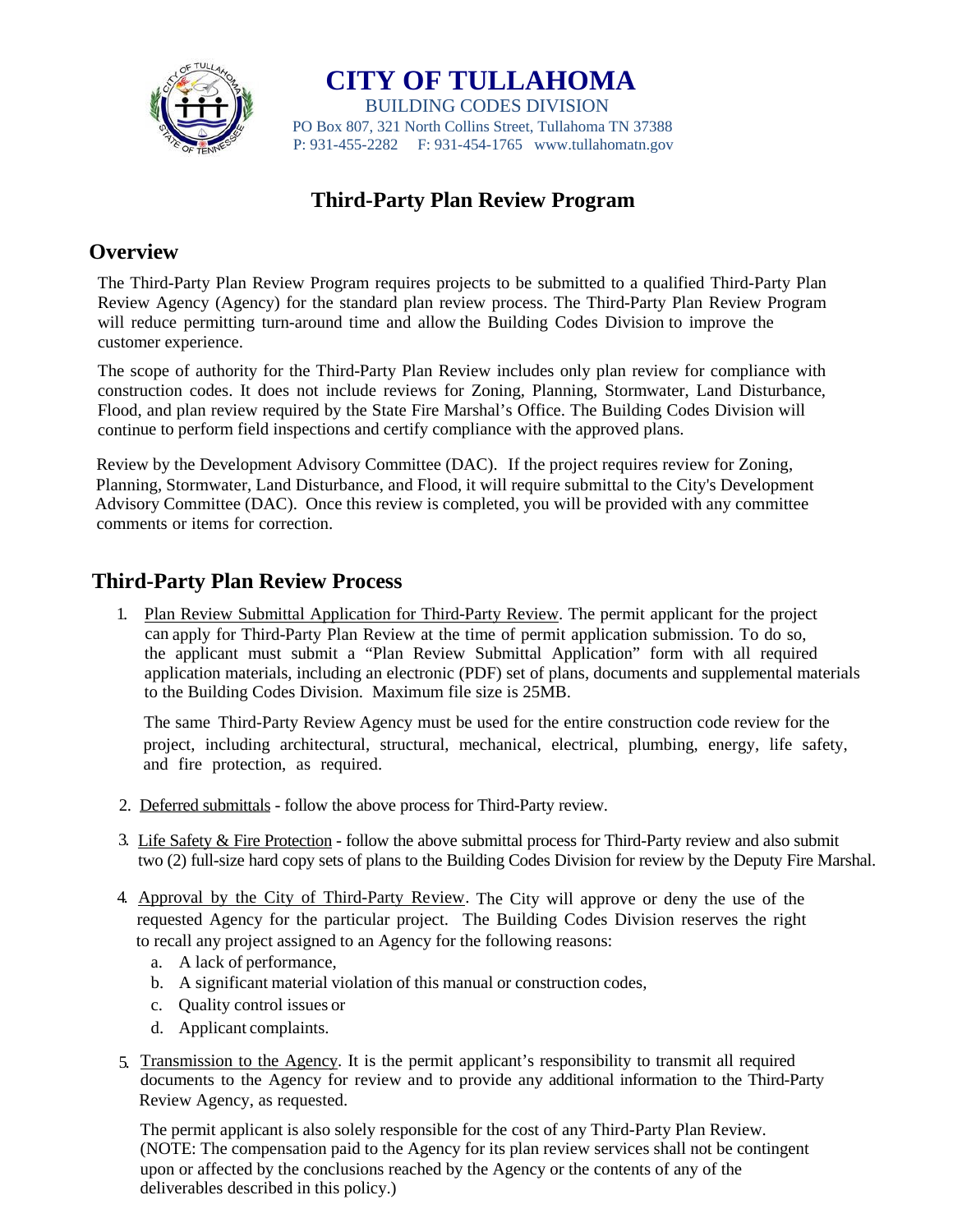6. Transmission of Final Documents to the Building Codes Division. After completion of the Third-Party Review, the permit applicant shall transmit all final documents in an electronic format (PDF) plus one (1) full-size hardcopy set of plans, and two (2) full-size hardcopy sets of any Life-Safety & Fire Protection plans to Building Codes Division office.

The final documents submitted to the Building Codes Division shall include the following:

- a. Approval Certification Letter (Notice of Approval)
- b. All Code Deficiency Reports
- c. A final set of permit drawings. Each sheet of the final permit drawings shall contain the Agency's review stamp or watermark.
- 7. Permit Issuance. Approval by the Agency does not automatically guarantee the issuance of the permit. The permit will be issued only once the Building Codes Division has verified that all required final documents have been submitted and all other City reviews have been completed and City Codes complied with to the satisfaction of the Building Codes Division.

### **Third-Party Plan Review Agency Responsibilities**

- 1. Review Assigned Work. The Agency shall review the materials submitted for compliance with all applicable codes and standards. Materials for review shall include, but not be limited to, the following:
	- a. Architectural Construction Plans
	- b. Electrical Engineering ConstructionPlans
	- c. Fire Protection/Life Safety ConstructionPlans
	- d. Elevator Engineering ConstructionPlans
	- e. Mechanical Engineering Construction Plans (including Energy Conservation)
	- f. Plumbing Engineering Plans
	- g. Structural Engineering Plans
	- h. Project Specifications
	- i. Manufacturer's Installation Instructions
- 2. Plan Review Code Deficiency Report. The Agency shall create a Plan Review Code Deficiency Report containing a list of non-complying items for each project and the round of review. At a minimum, the report shall specify:
	- a. Agency's name and address;
	- b. Name and contact information for the Plan Reviewer(s), including email;
	- c. Project address;
	- d. Discipline(s) for which plan review wasperformed;
	- e. List of items found to be non-compliant with code sections referenced; and
	- f. Corresponding response from a design professional confirming that nonconforming items were corrected.

For each noted non-compliance item, the Code Deficiency Report shall cite the relevant code section(s), and the nature and the location of the deficiency. The Agency shall forward a copy of each Code Deficiency Report to the owner or designated recipient(s). Following the completion of a Code Deficiency Report, the Agency shall communicate with the owner or designated representatives to clarify the requested corrections required for code compliance.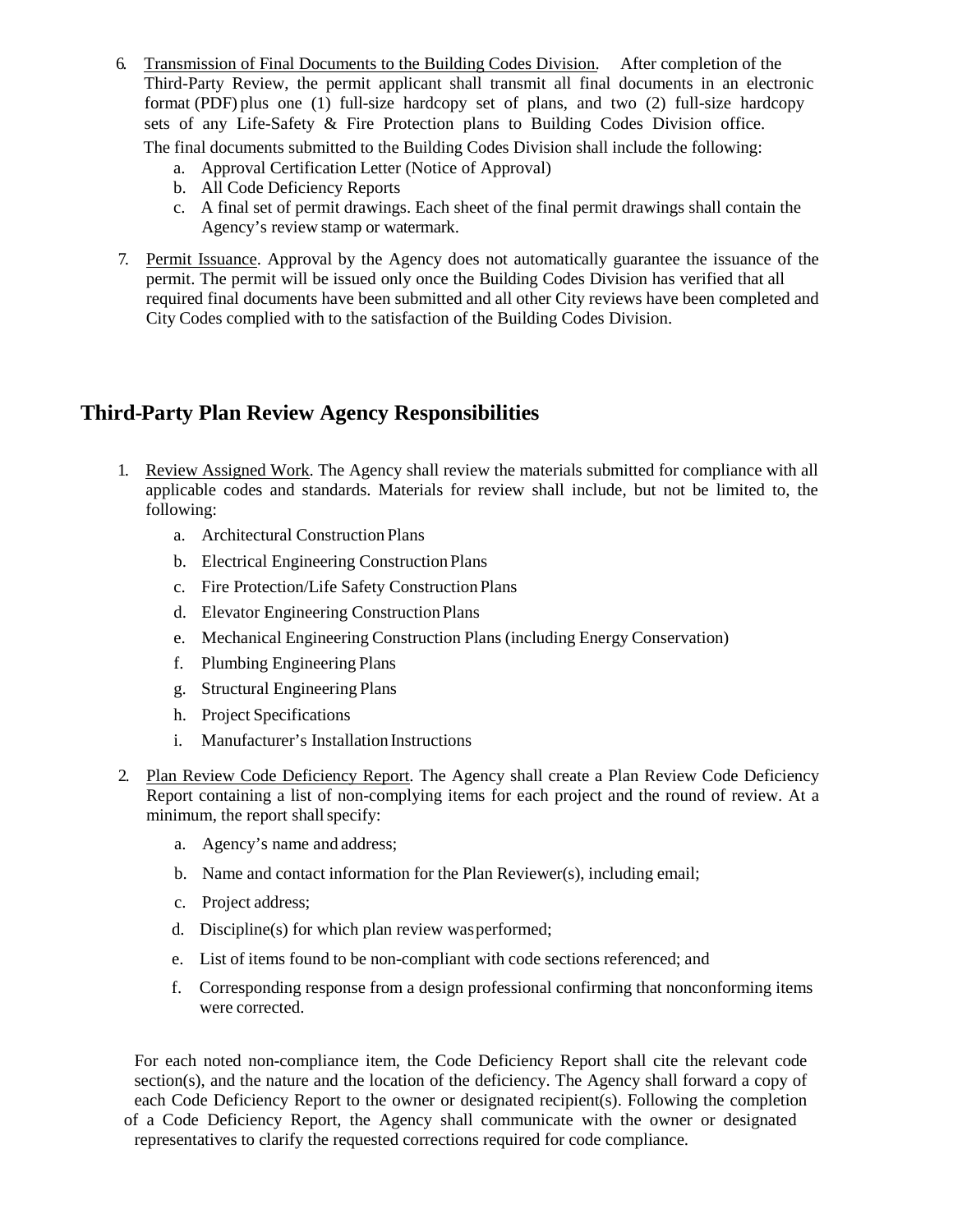- 3. Third-Party Plan Review Approval Certification Letter. The Agency shall issue an Approval Certification Letter, which shall be signed and sealed by the plan reviewer. The Third-Party Approval Certification Letter shall attest that:
	- a. The construction plans of the project were reviewed under the Plan Reviewer's direct supervision and in the disciplines identified in the certification;
	- b. It is the professional judgment of the Plan Reviewer that, to the best of his/her knowledge, the plans reviewed for the disciplines identified were designed following all applicable codes based upon the Third-Party Plan Review performed and substantiating reports.
	- c. By undertaking a Third-Party Plan Review, the Agency acknowledges that it is in compliance with all of the conditions of this program and attests that the personnel involved are qualified by the applicable statutes, regulations, and this program.
- 4. Access to Third-Party Plan Review Agency. The Agency shall cooperate with the Building Codes Division and the applicant and/or designated representative with scheduling meetings and/or calls to provide updates and clarification of Third-Party PlanReviews.
- 5. Conflicts of Interest. It shall be the responsibility of the Third-Party Agency to immediately disclose any potential conflicts of interest between the Agency and the parties connected to the project.
- 6. Due Diligence. The Agency shall exercise due diligence in the discharge of the duties assigned to the Agency by law and regulation and shall refrain from any arbitrary or capricious action that would unduly penalize or benefit the owner or permit applicant whose project is under the Third-Party Plan Review. The Agency shall abide by the highest ethical standards in the discharge of duties as an Agency.

## **List of Approved Third-Party Plan Review Agencies:**

#### **1. SAFEbuilt** Office: (866) 977-4111 www.safebuilt.com info@SAFEbuilt.com 4005 Nine McFarland Drive Alpharetta, GA 30004

**2. Municipal Inspection Partners** P.O. Box 681411 Franklin, TN 37068 Office: (615) 716-8111 www.mipnashville.com admin@piericompanies.com